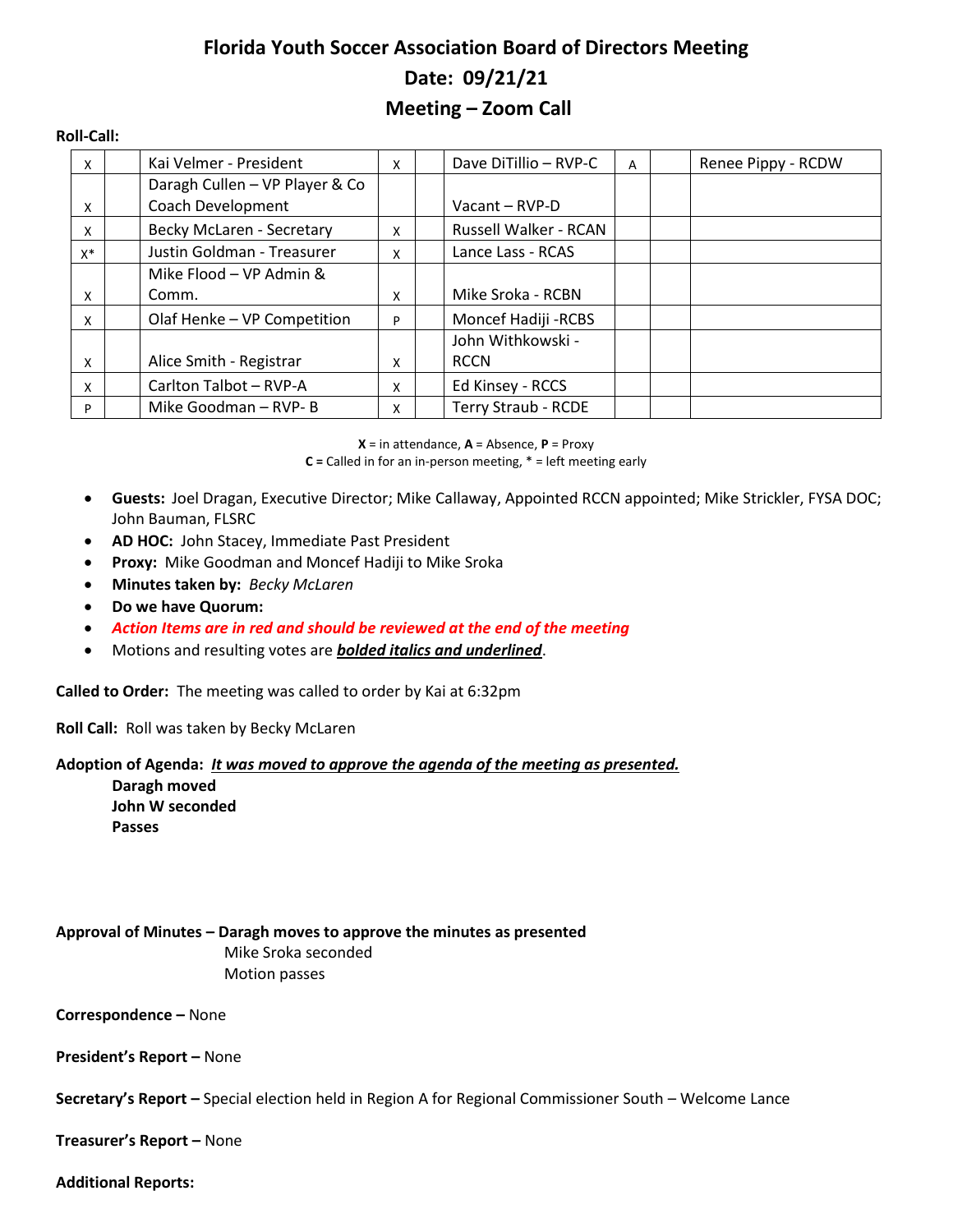**VP Player and Coach Development –** Sponsorship Package – worked with Sara and is ready to and he will push out to all of us. ODP started and he will defer to Mike Strickler.

**VP Admin & Comm –** Worked with Jen Dittillo and Sara to get the rules/bylaws updated and posted on website.

**VP Competition**: FSPL started. State Cup for U18/U19 started this past weekend. Giancarlo has done a great job in managing as best as he could to get it going. Some issues with Got Sport with Club Pass players and rosters, and those issues have been resolved. Some self scheduling is being allowed if both teams agree in these early rounds of State Cup

**Registrar:** Numbers of emails and requests have come down. Starting tomorrow night at 7pm Got Sport will be hosting a meeting for the next 5 weeks. You can go to website and list your questions and register.

Olaf asked if we could get information about how to filter information to communicate with clubs that are participating. Alice advised to get with Jennifer Murphy and Alice will make sure we get that information.

Ed asked about updated registration reports – Alice advised first billing just went out and she hopes to have a report by the end of the month.

**RVP A –** Trying to answer questions regarding Got Sport and doing some housekeeping and issues. Trying to get out and talk to more clubs and how we could be assist them. Had a joint meeting with Region C with Got Sport with our leagues.

**RVP B-** All local leagues are multiple weeks into their seasons. Each of the leagues agreed to set up for teams for games like we set up at State Cup for the fall season and we would revisit in the Spring. Handful of issues with parents and coaches at games. Overall things are going well. Looking for sites for Commissioner's Cup. Still looking for candidate for Finance and Budget Committee.

**RVP – C –** All dates have been decided for Commissioner's Cup waiting for application training on Oct 7 to get application up and running. Sites for younger age groups have been selected and are working on older age groups. Rowdies Tailgate last weekend. Thank Alice, Joel and Got Sport for answering the compiled questions regarding new platform.

**RVP – D** Recreational season has started and league games have started. Have been on pins and needles regarding COVID being in a college town.

## **Executive Director/Staff Reports:**

Monday morning our new Director of Competitions starts – we welcome Cristina. Next step is to replace the coordinator role. Rules and Bylaws are posted Got Sport training the last two days Orlando City we have a lite partnership in exchange for tickets Inter Miami FC trying to get a similar partnership Meet with Becky and attorney to revise the Employee Handbook FYSA Bucks – hopefully by the end of the month we will have something out. We are looking at new vendors. FIFA – Joel is on the bid committee to get world cup in Orlando. Miami – he has been in contact with them as well. Asked Olaf to contact him offline

#### **Director of Coaching Report:**

Coaching Department – we have 60 D licenses going on right now all across the state. Grassroots several going on as well. ODP training center in Region D. Regional session today taking about camp for next year – looking at going back to hotels again.

#### **Standing Committee Reports (if any):** None

**Unfinished Business:**

**New Affiliates:**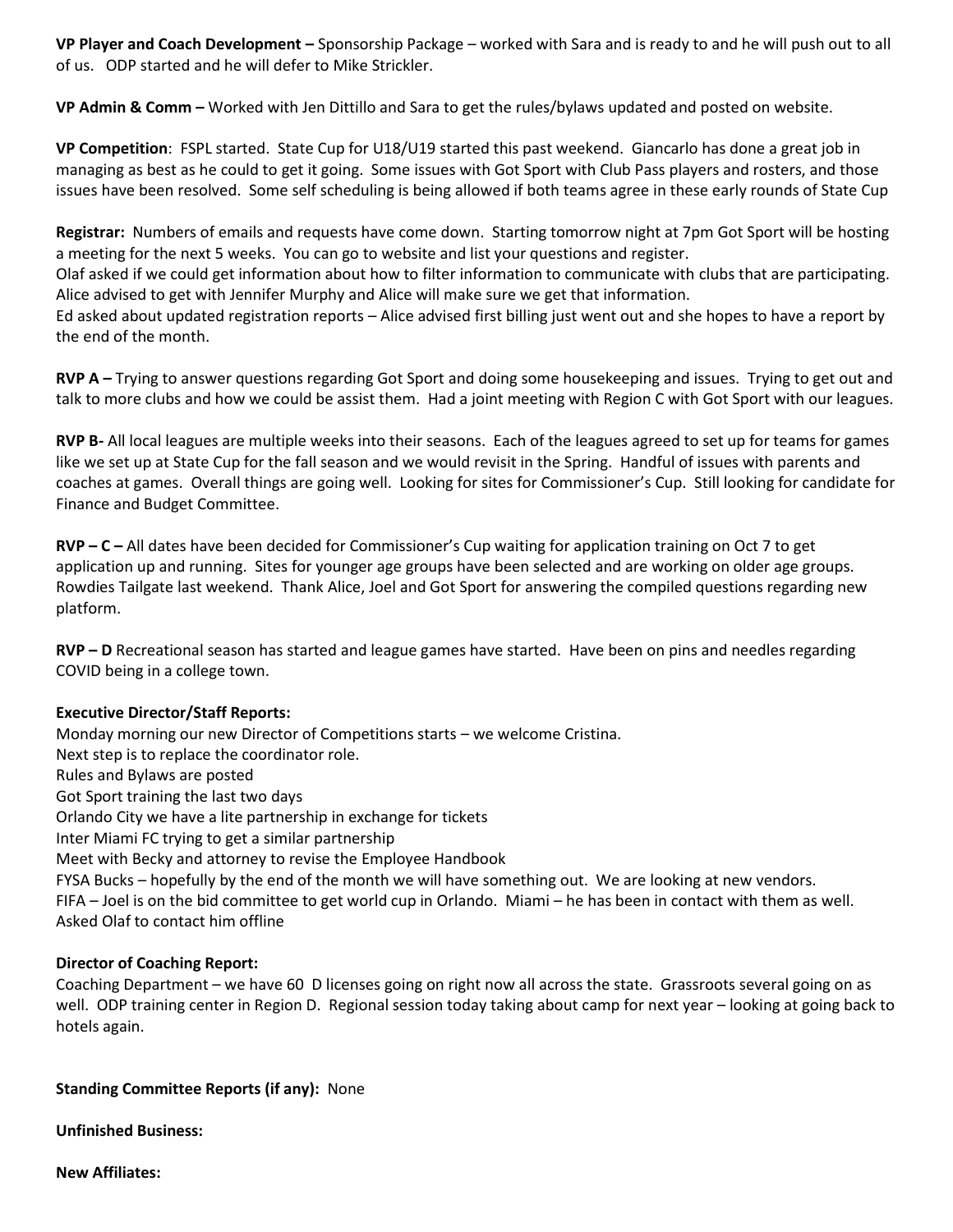**B Elite –** request has been withdrawn

**Club Med –** Carlton advised that they have changed their name prior to getting any approval.

Carlton moves that we deny the application and that they reapply under the new provisions. John W – seconded Passes

## **Spartan SC**

Mike Sroka moves to move this discussion to Executive Session Olaf – seconded Motion passes

## **Conflict of Interest/Confidentiality:**

Please complete by 9/30

**New Business:**

# **Committee Appointments:**

All committee appointments have been approved with the exception of the Credentials and Risk Management Appeals committees. RVP's will be consulted and an email will be sent to all for approval. We will also be revisiting a DEIA committee.

## **FLSRC Kit Donation Request:**

300 kits were given two years ago to the first 300 new certified referees Last year FLSRC did on their own Need help with recruiting new referees – they feel that the donation of kits helped recruit those new referees.

Mike Flood moves that we provide \$10,000 to FLSRC to youth athletes that are becoming new referees and to amend the budget. John W seconded

Mike Sroka calls the question Mike Flood – Second Passes

Passes

**TOPSoccer Grants:** Tabled

**FYSA Foundation Grants: \$50,000 for player scholarships it is budgeted. Michelle, Joel and Justin will collaborate on issuing them. Becky moves John W – seconds** Passes

**Dates for Quarterly Meetings:**

**Joel will send survey. Becky will send out report form.**

**Executive Session:**